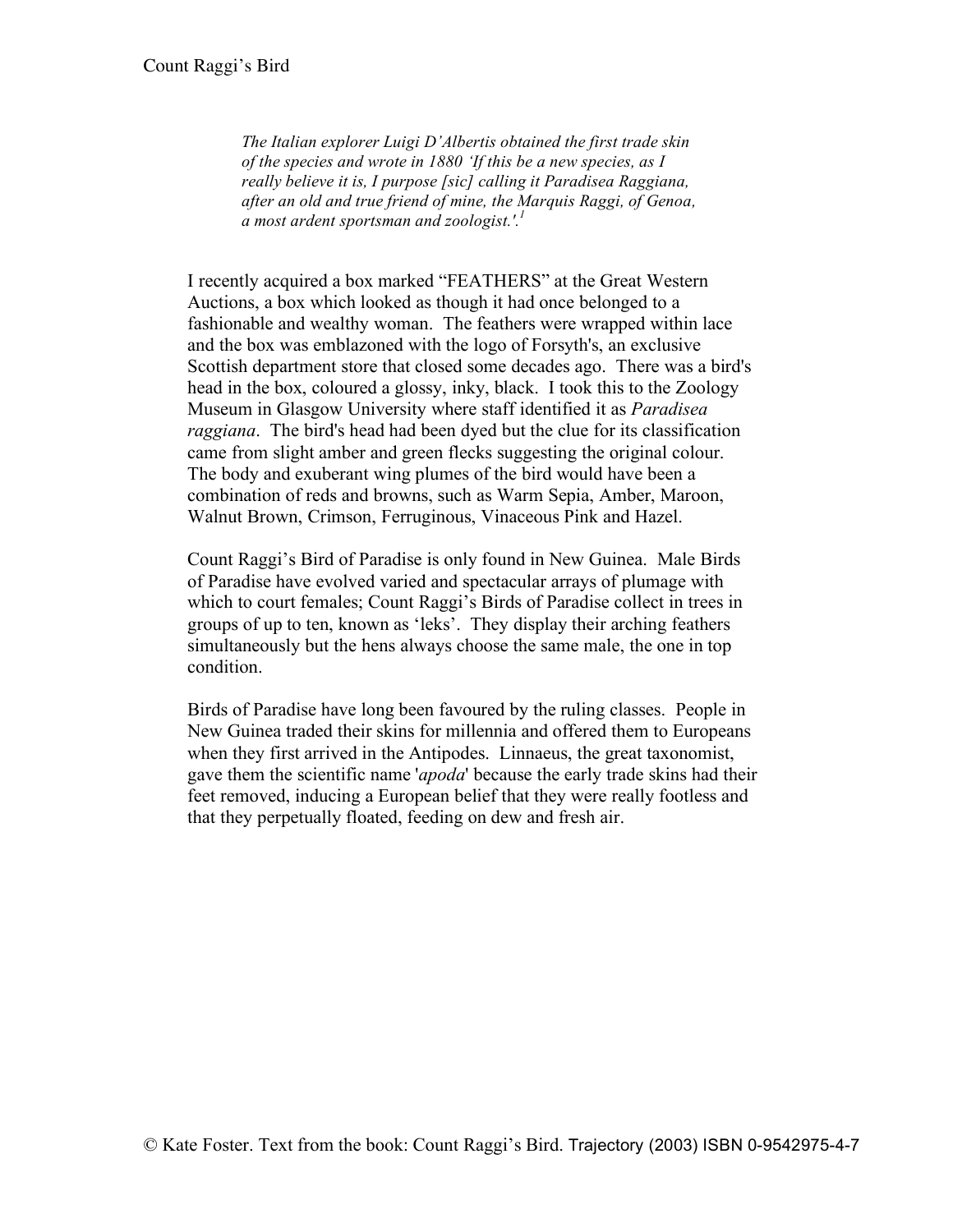## **Raggiana Bird of Paradise**

*Paradisaea raggiana* Sclater, 1873

Other names: Count Raggi's Bird of Paradise, Raggi's Bird of Paradise, Empress of Germany's Bird of *Paradise (P. r. augustavictoriae*), Marquis Raggi's Bird of Paradise, Grant's Bird of Paradise (*P. r. granti*). *Bounde* of the Kup region, Wahgi Valley, Papua New Guinea, (Mayr and Gilliard 1954), *Kwa'hua* and *la'kwa* at Lake Kutubu (Schodde and Hitchcock 1968). *Tay* of the Kalam People (Majnep and Bulmer 1977), *Ubiya* of the Huli People (Goldman 1981). *To* of the Fore, *oromo* of the Gimi and *puri* of the Daribi People of the Eastern Highlands, Papua New Guinea (Diamond 1972). Also *Oromo*, *Pameri* or *Tovoi* of the Gimi people of Crater Mt, (D. Gillison *in litt*.). *Gabi* in the Waria Valley, Papua New Guinea (W. Cooper *in litt*.).2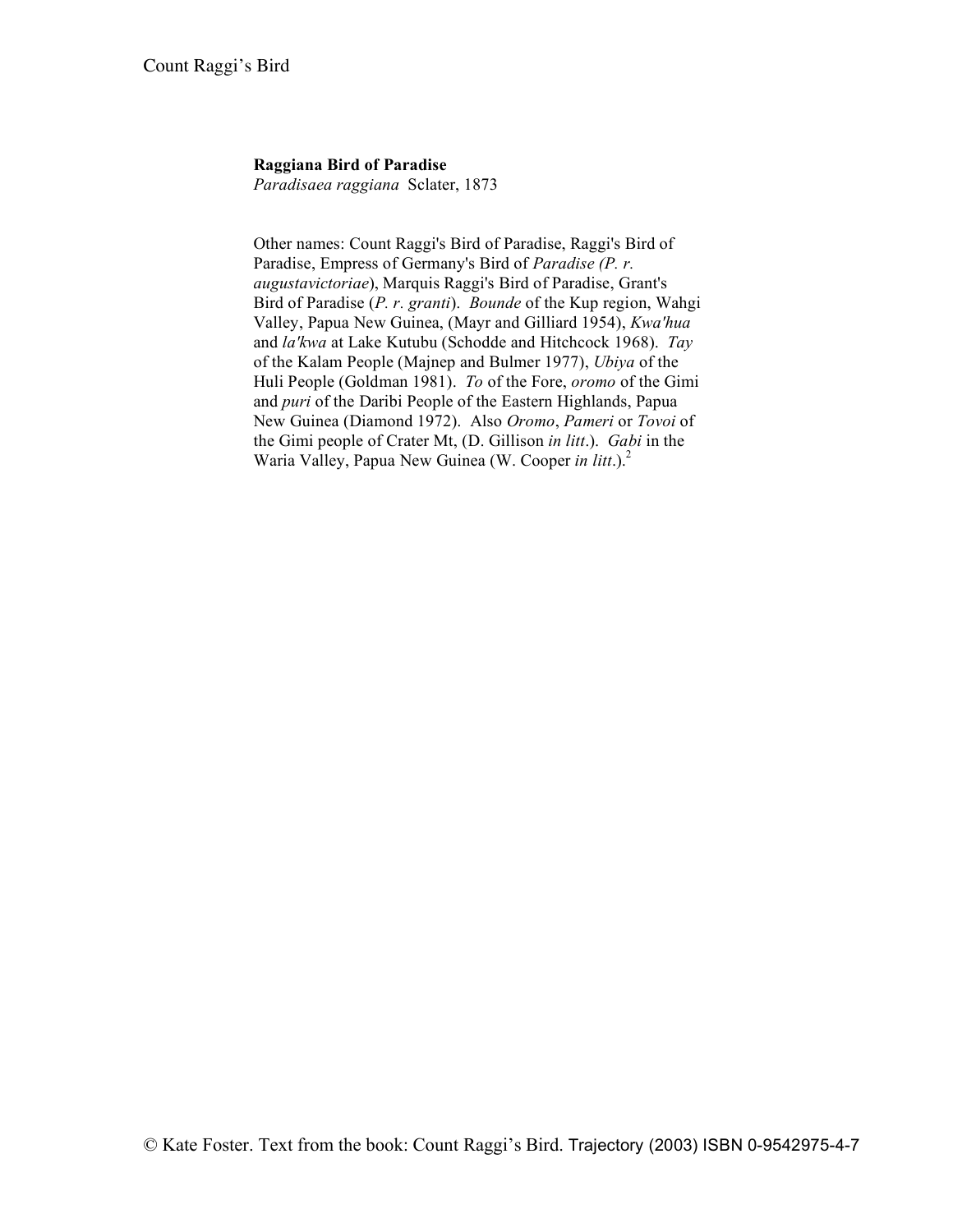*Many birds of paradise have been named after royalty. One of the earliest was Queen Victoria's Riflebird (Ptiloris victoriae) of Australia, named after his monarch by John Gould, the English artist-naturalist in 1850. The Germans, who were active in New Guinea in the 1880's, named two outstanding species after their then emperor and empress (P. guilelmi and P. augustaevictoria). The Austrian Otto Finsch named the Blue Bird of Paradise P. rudolphi, in honour of Archduke Rudolph of Habsburg, who died so tragically a short while later at Mayerling, and Princess Stephanie's Bird of Paradise (Astrapia stephaniae), one of the ribbon-tailed group, after Rudoph's Belgian consort. 3*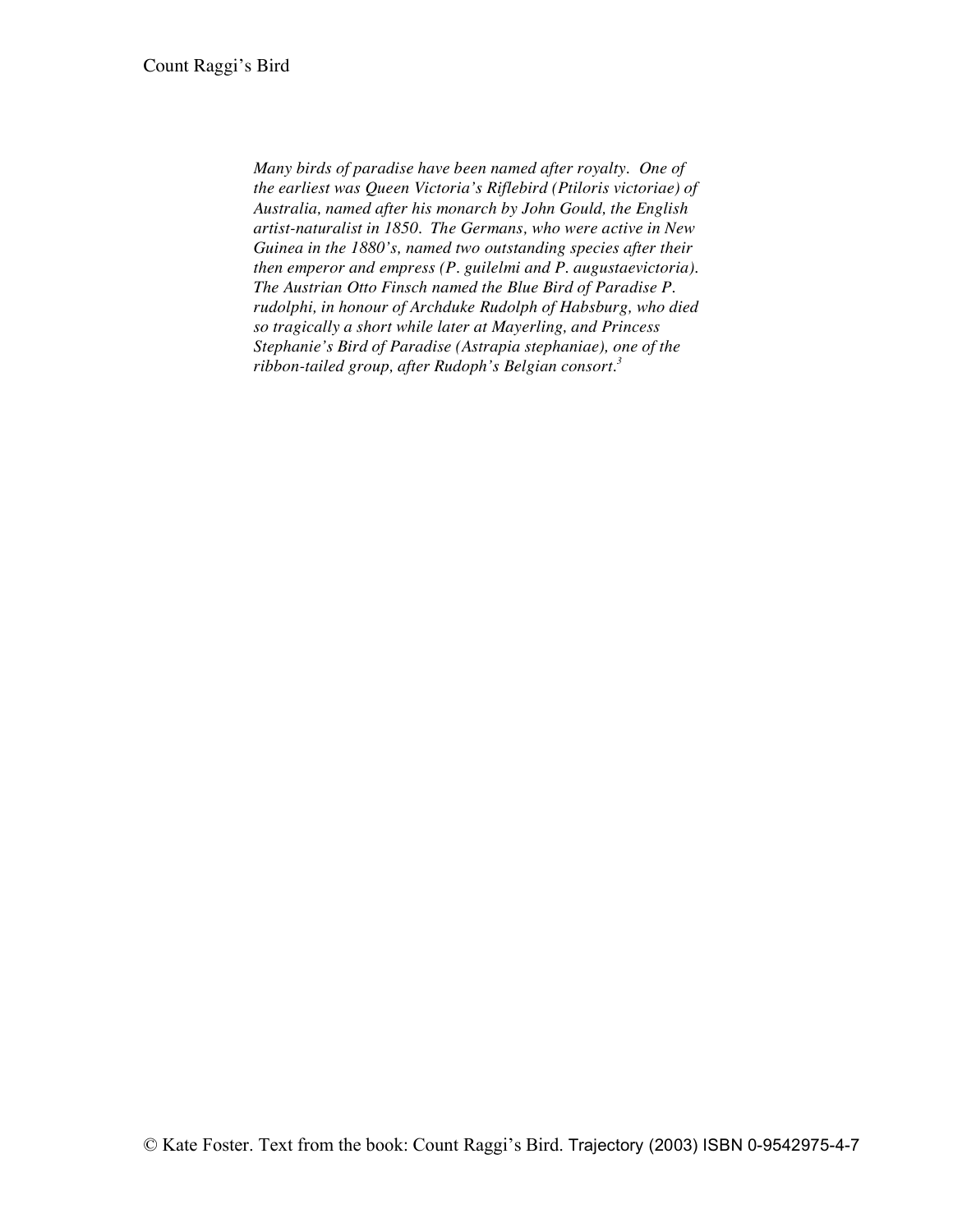*Early European bird collectors who spent long periods in the field write of men waiting patiently and silently for up to two days to shoot or capture a bird of paradise from a blind ... The small material rewards offered by traders to native plume hunters were, to them, equivalent to a 'king's ransom'...*

*The Biagge people of the Upper Mambare Valley, Papua New Guinea, deploy a hand-woven net (much like a locally manufactured version of a Japanese mist net) across the traditional escape route of male Raggiana birds in their lek tree. They then pull on a rope attached to branches atop the tree (simulating predator attack) which frightens the males into evacuating the lek. At the same time another person deploys the net, and the birds, following their escape route, fly right into it. 4*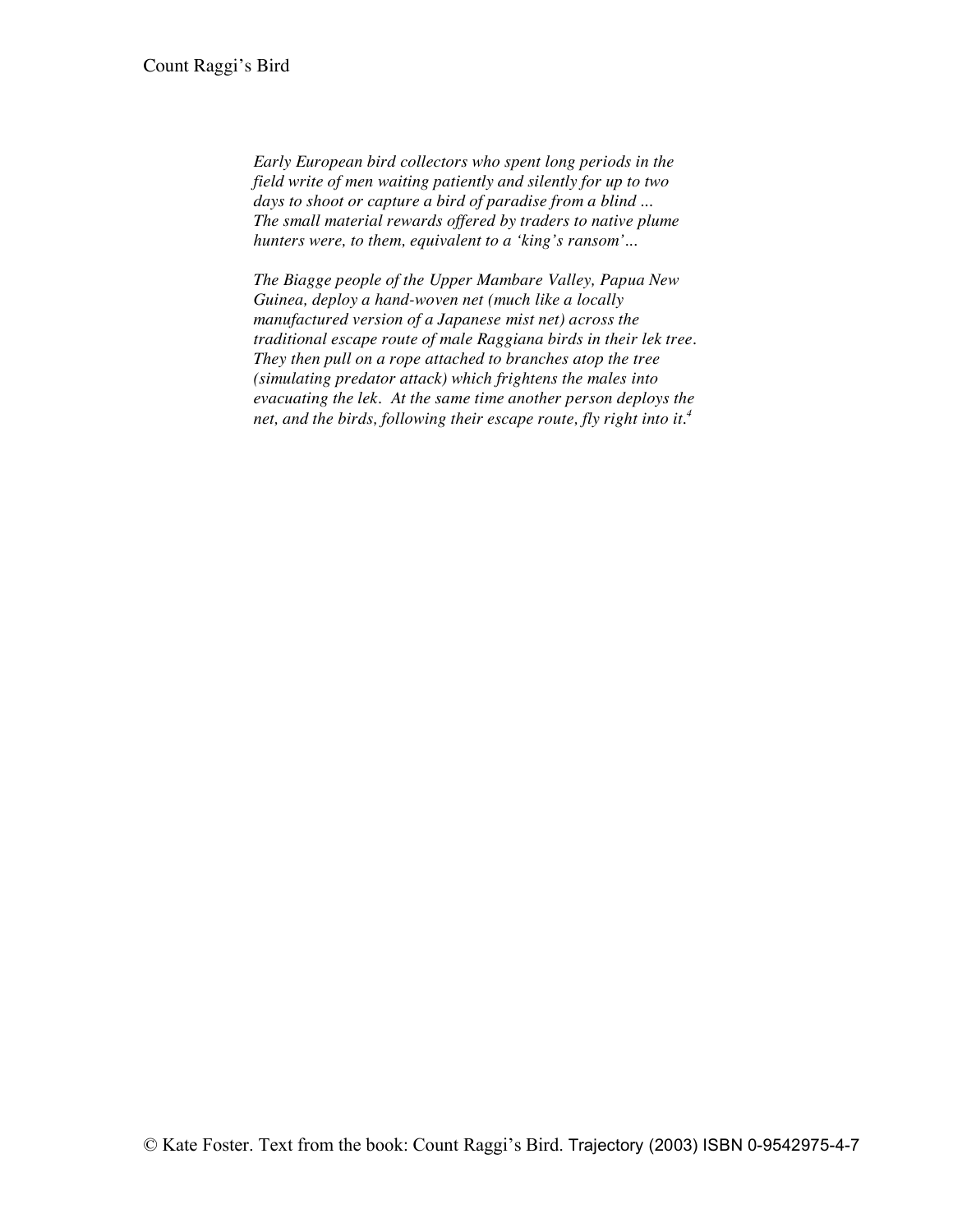*The month of May, 1895, was the culminating point of a deplorable fashion in London. Few bonnets and hats were to be seen without the adornment of a graceful spray of soft, fine, plumes, with drooping or curly tips. These beautiful "Bird of Paradise" feathers could be purchased in quantities in every milliner's shop, and the assurance that they were real, which there is little reason to doubt, could usually be elicited. <sup>5</sup>*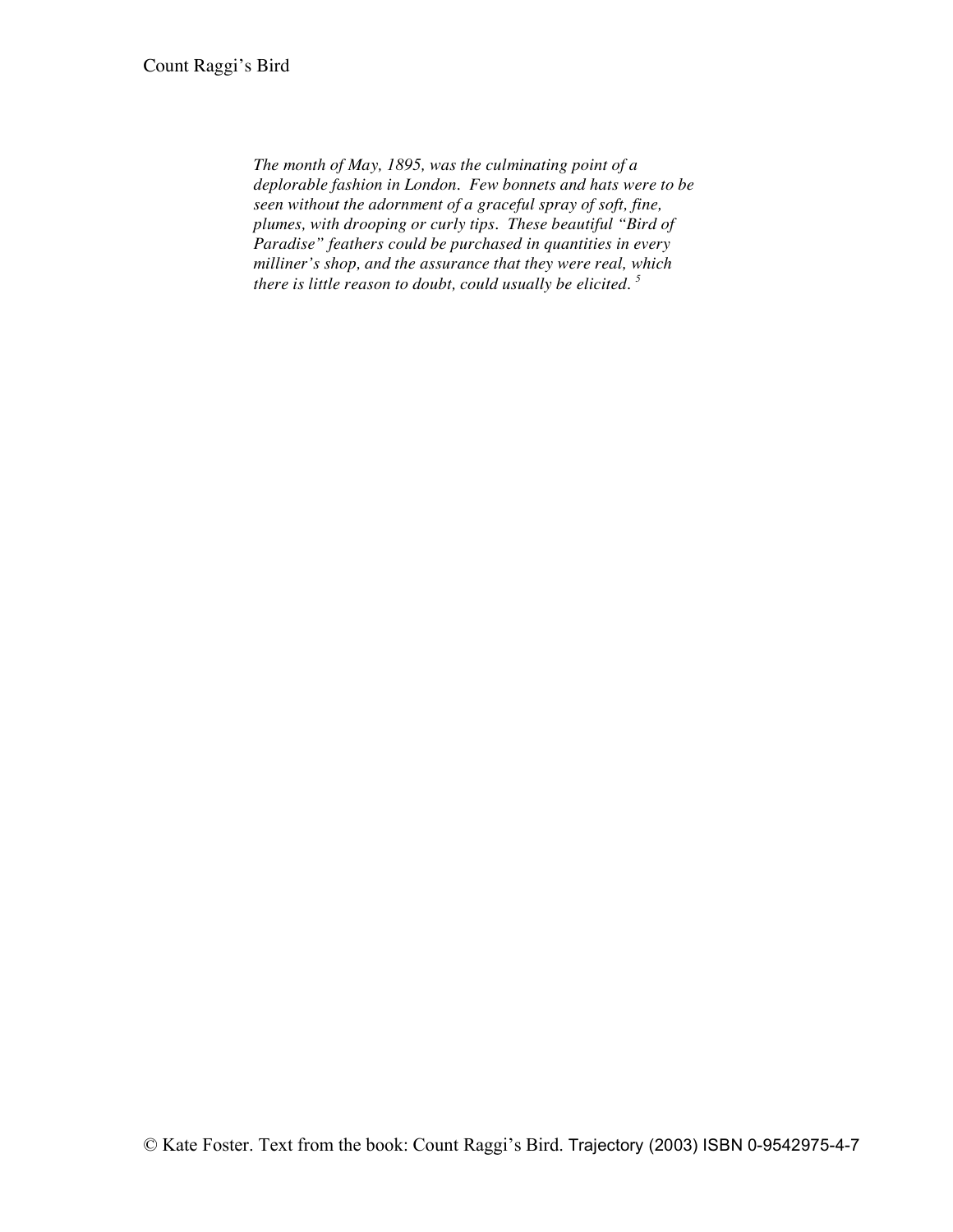## *Dress Worn at His Majesty's Court*

*Ladies attending Their Majesties' Courts will appear in Full Dress, with trains and plumes. For Half Mourning black and white, white, mauve or grey should be worn. Feathers should be worn so that they can be clearly seen on approaching the Presence, with white veils or lappets. Coloured feathers are inadmissable, but in deep mourning black feathers may be worn. White gloves only are to be worn except in case of mourning when black or grey gloves are admissable. <sup>6</sup>*